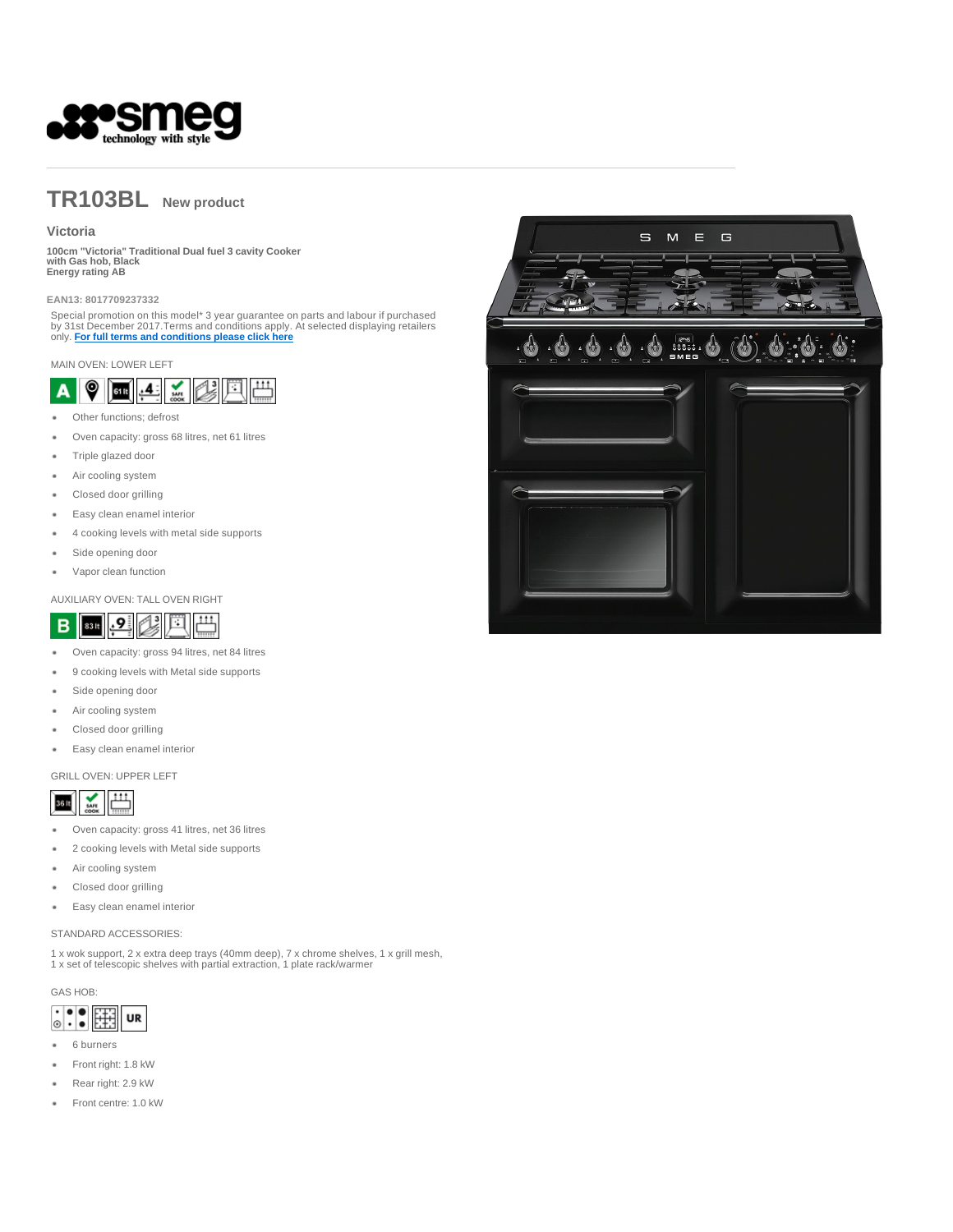- Rear centre: 1.8 kW
- Rear left: 1.0 kW
- Front left: Ultra rapid burner 4.2 kW
- **Heavy duty cast iron pan stands**
- $\bullet$ Safety valves
- Adaptable for LPG  $\bullet$

### **Nominal power: 8.9 kW**

Supply can vary depending on usage, please consult a qualified electrician for ampere requirement  $\bullet$ 

# **Functions**



**Options**

- **PALPZ** Folding Pizza Shovel
- **PRTX** Pizza stone with handles

## **Versions**

- **TR103BL** 100cm Victoria 3 Cavity Cooker with gas hob, Black
- **TR103P** 100cm Victoria 3 Cavity Cooker with gas hob, Cream

**Smeg (UK) Ltd The Magna Building, Wyndyke Furlong, Abingdon OX14 1DZ Tel. +44 (0)844 557 9907 Fax +44 (0)844 557 9337**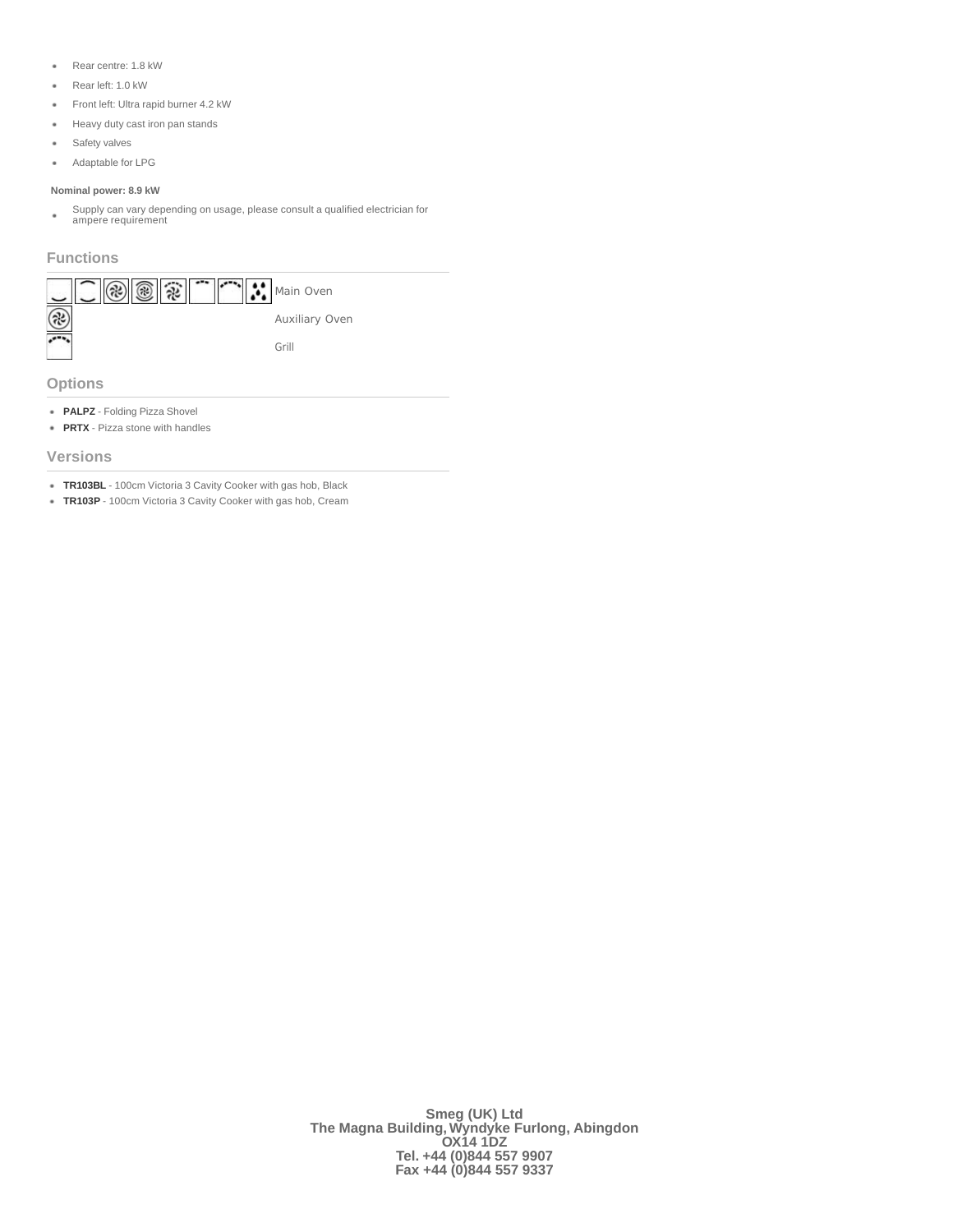

# **TR103BL**

Victoria

**Victoria** 

100 cm black hob type: cookers with gas hob oven type: electric energy rating A+B



## **Main Oven**



# **Lower heating element only:**

Ideal for foods that require extra base temperature without browning, e.g. pastry dishes, pizza. Also suitable for slow cooking of stews and casseroles.



## **Upper and lower element only:**

A traditional cooking method best suited for single items located in the centre of the oven. The top of the oven will always be hottest. Ideal for roast, fruit cakes, bread etc.



### **Circulaire:**

The combination of the fan and circular element around it gives a hot air cooking method. This provides many benefits including no preheat if cook time is more than 20 minutes, no flavour transfer when cooking different foods at the same time, less energy, and shorter cook times. Good for all types of food.



#### **Circulaire with upper and lower elements:**

The use of the fan with both elements allows food to be cooked quickly and effectively, ideal for large joints that require thorough cooking. It offers a similar result to rotisserie, moving the heat around the food, instead of moving the food itself, enabling any size or shape to be cooked.



## **Fan with grill element:**

The fan reduces the fierce heat from the grill, providing an excellent method of grilling various foods, chops, steaks, sausages etc. giving even browning and heat distribution, without drying out the food. The top two levels recommended for use, and the lower part of the oven can be used to keep items warm at the same time, an excellent facility when cooking a grilled breakfast. Half grill (centre portion only) is ideal for small quantities of food.



## **Half grill:**

For rapid cooking and browning of foods. Best results can be obtained by using the top shelf for small items, the lower shelves for larger ones, such as chops or sausages. For half grill heat is generated only at the centre of the element, so is ideal for smaller quantities.



### **Grill element:**

For rapid cooking and browning of foods. Best results can be obtained by using the top shelf for small items, the lower shelves for larger ones, such as chops or sausages. For half grill heat is generated only at the centre of the element, so is ideal for smaller quantities.



# **Auxiliary Oven**



#### **Circulaire:**

The combination of the fan and circular element around it gives a hot air cooking method. This provides many benefits including no preheat if cook time is more than 20 minutes, no flavour transfer when cooking different foods at the same time, less energy, and shorter cook times. Good for all types of food.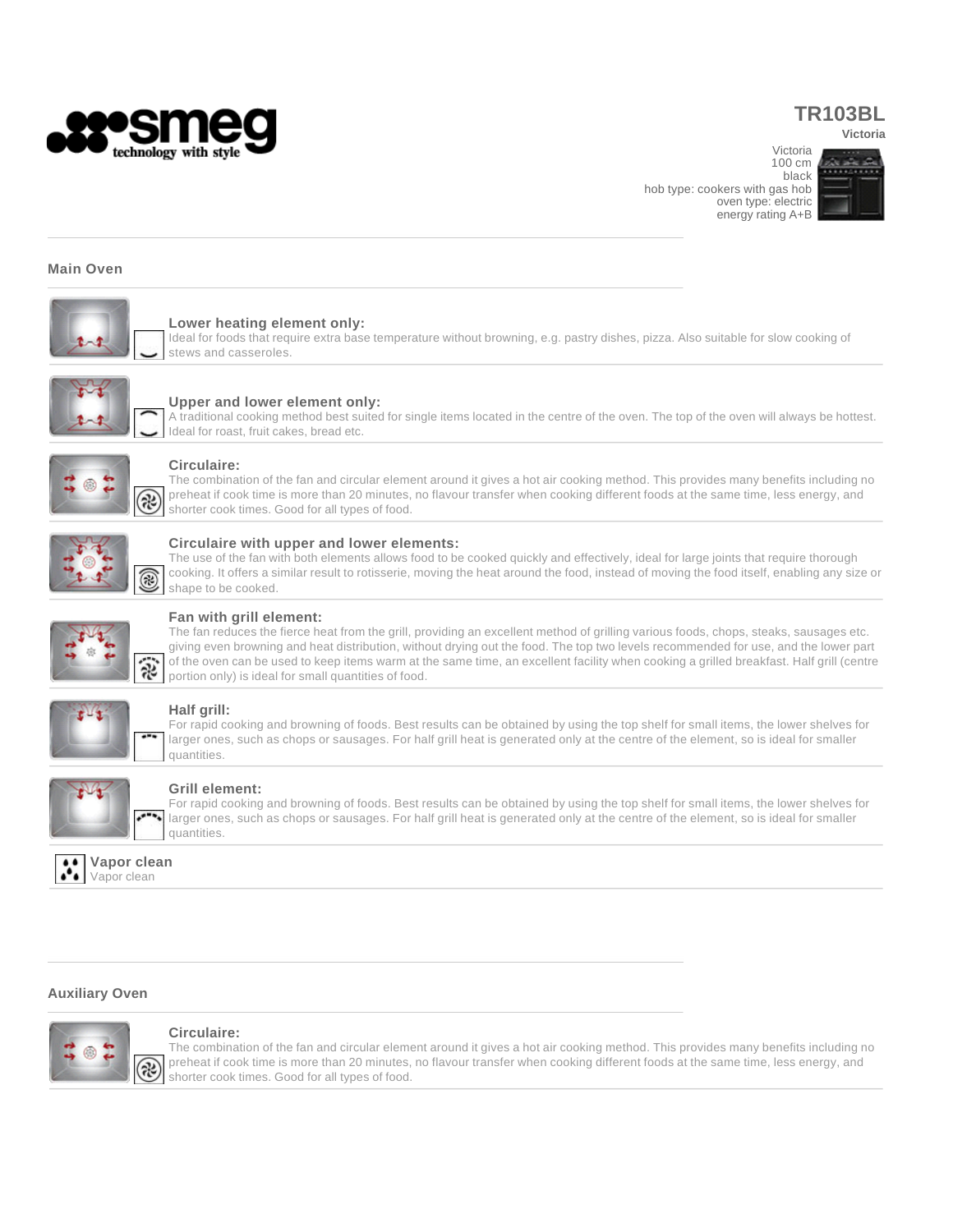# **Grill**



# **Grill element:**

For rapid cooking and browning of foods. Best results can be obtained by using the top shelf for small items, the lower shelves for larger ones, such as chops or sausages. For half grill heat is generated only at the centre of the element, so is ideal for smaller quantities.

> **Smeg (UK) Ltd The Magna Building, Wyndyke Furlong, Abingdon OX14 1DZ Tel. +44 (0)844 557 9907 Fax +44 (0)844 557 9337**